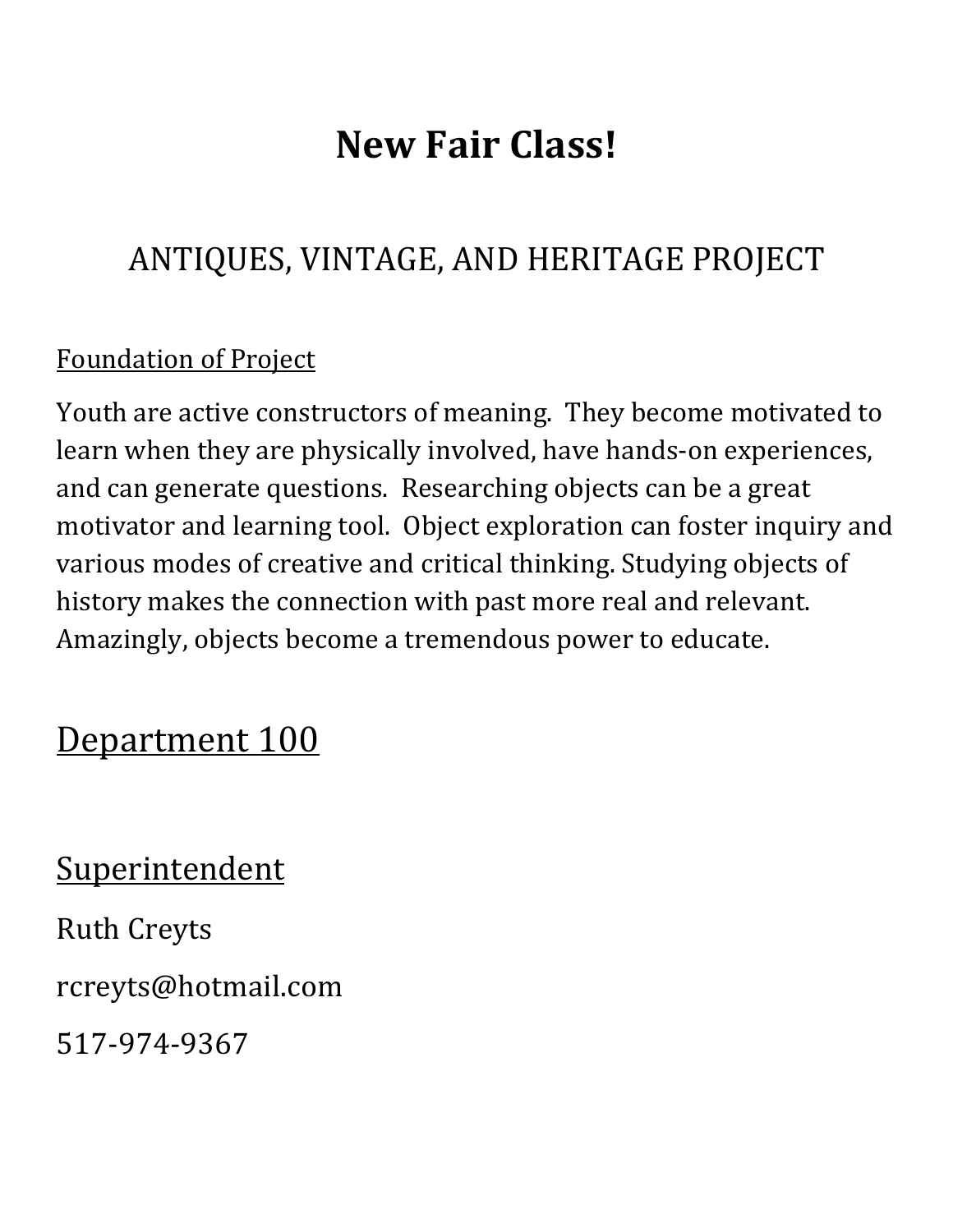### ANTIQUES, VINTAGE, AND HERITAGE PROJECT

#### Learning Objective

Youth will be able to demonstrate through their exhibited object and project notebook an increased knowledge. Youth will learn to research and document origins and the development of their selected objects. Explore practical uses and personal and social values of designated objects. Youth will also be able to launch an inquiry and investigation into history and culture related to their exhibited object.

#### **Project Guidelines**

All entries in this department must be entered in proper section according to the age of the object or objects. Object or objects entered cannot be shown again in the future.

Objects: Objects exhibited **MUST BE** complete and in operational condition. No coins, jewelry, knives, guns, alcohol related, or historically controversial items. Superintendent and/or judges have the right to refuse exhibit if not appropriate for display.

Sections of object or objects will be as such: Antiques  $(100$  plus years in age) Vintage (25-99 years in age) Heritage (25 plus years in age) Depicts exhibitor's family heritage or connected to a family member

Object(s) exhibited will increase with age level. Objects must be related to each other when classes require and this relationship noted in project notebook.

Only one class under each section may be entered by youth member.

Classes will be as such:

| Antiques | Novice – First year in project (One Object)<br>Beginner – Age 8 to 11 years (One Object) |  |  |  |  |
|----------|------------------------------------------------------------------------------------------|--|--|--|--|
|          |                                                                                          |  |  |  |  |
|          | Intermediate - Age 12 to 14 years (Two Related Objects)                                  |  |  |  |  |
|          | Advance - Age 15 to 19 years (Three Related Objects)                                     |  |  |  |  |
| Vintage  | Novice – First year in project (One Object)                                              |  |  |  |  |
|          | Beginner – Age 8 to 11 years (One Object)                                                |  |  |  |  |
|          | Intermediate – Age 12 to 14 years (Two Related Objects)                                  |  |  |  |  |
|          | Advance - Age 15 to 19 years (Three Related Objects)                                     |  |  |  |  |
| Heritage | Novice – First year in project (One Object)                                              |  |  |  |  |
|          | Beginner - Age 8 to 11 years (One Object)                                                |  |  |  |  |
|          | Intermediate - Age 12 to 14 years (Two Related Objects)                                  |  |  |  |  |
|          | Advance - Age 15 to 19 years (Three Related Objects)                                     |  |  |  |  |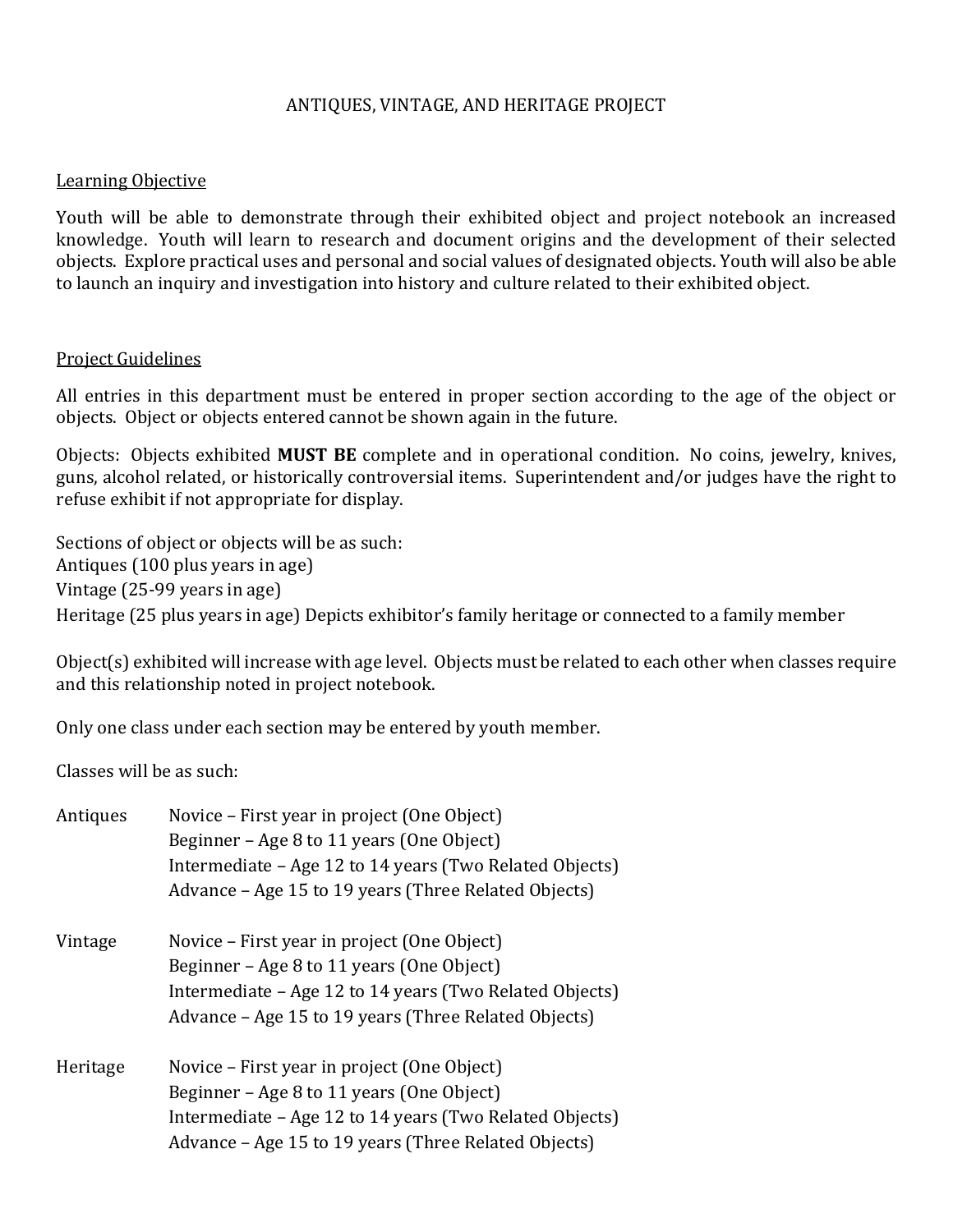### **Project Research Form**

A project research form is required. The project research form consists of research information, a series of questions about the object or objects, and personal comments on the project. The project notebook form is available at the 4-H extension office and may be located on the fair website.

The project research form **MUST** be placed in a notebook folder. The notebook folder can be a loose paper folder with pockets or a three ring/hole paper folder. Please no file folders. The notebook folder **MUST** be exhibited with object or objects.

It is highly encouraged to exhibit your object or objects in your club booth during fair. Every precaution will be taken in order to insure the safety of your object or objects but in no case will the fair board of superintendent be responsible for loss or injury of objects or objects. If you wish not display your object or objects a photo may be used. By no means, photo or photos will be used in place of object for judging purposes. Actual object or objects must be present for judging. Photo or photos must be no smaller than  $8"$  x 10" and need to be framed or mounted. Photo or photos will be displayed along with project research form.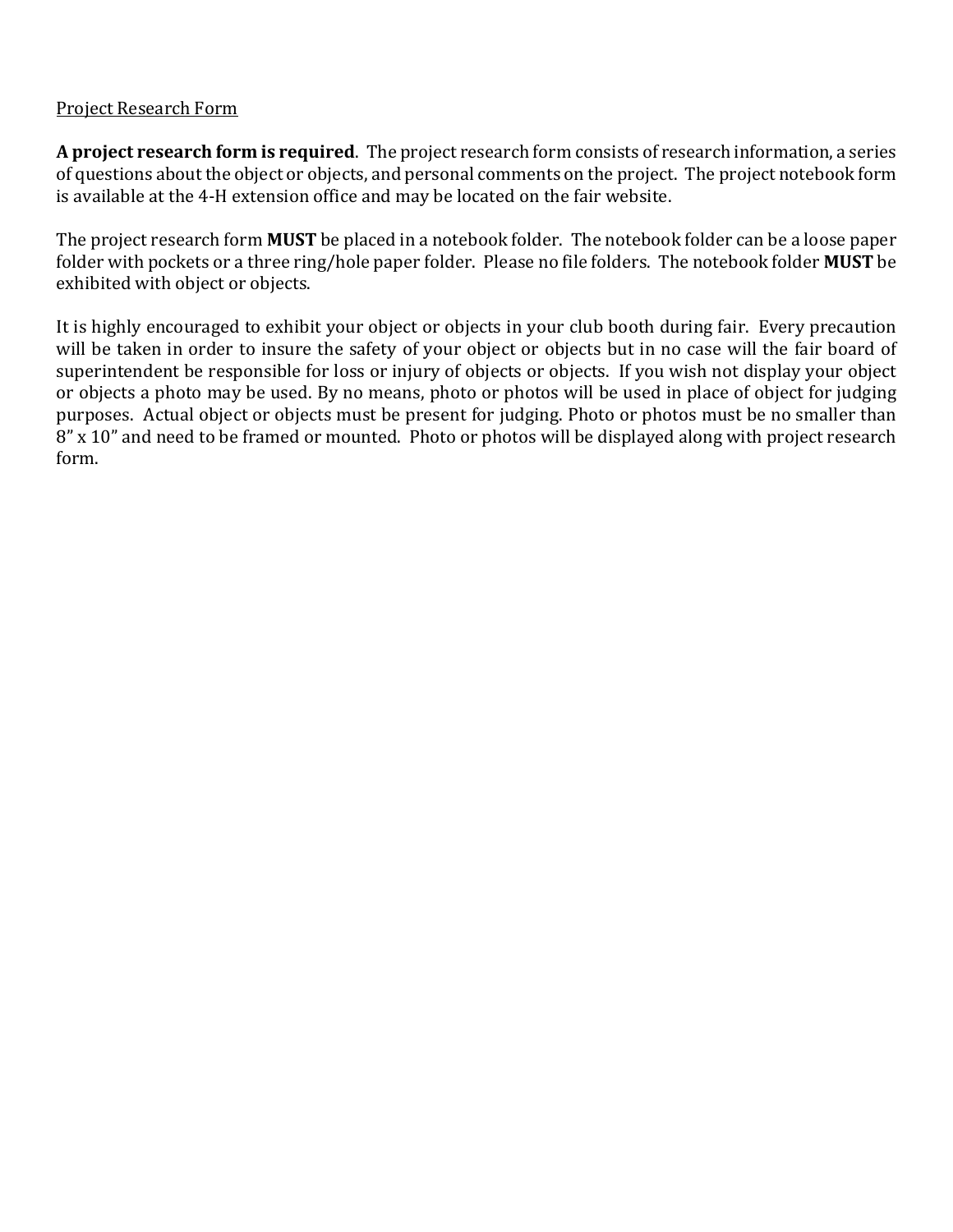## ANTIQUES, VINTAGE, AND HERTIAGE PROJECT

## **PROJECT RESEARCH FORM**

Note: This form should be completed in a neat and organized manner

|                             | $\frac{3}{2}$                                               |  |  |
|-----------------------------|-------------------------------------------------------------|--|--|
| Briefly Describe Object(s): |                                                             |  |  |
|                             |                                                             |  |  |
|                             |                                                             |  |  |
|                             |                                                             |  |  |
|                             |                                                             |  |  |
|                             | How did you acquire the object or objects for this project? |  |  |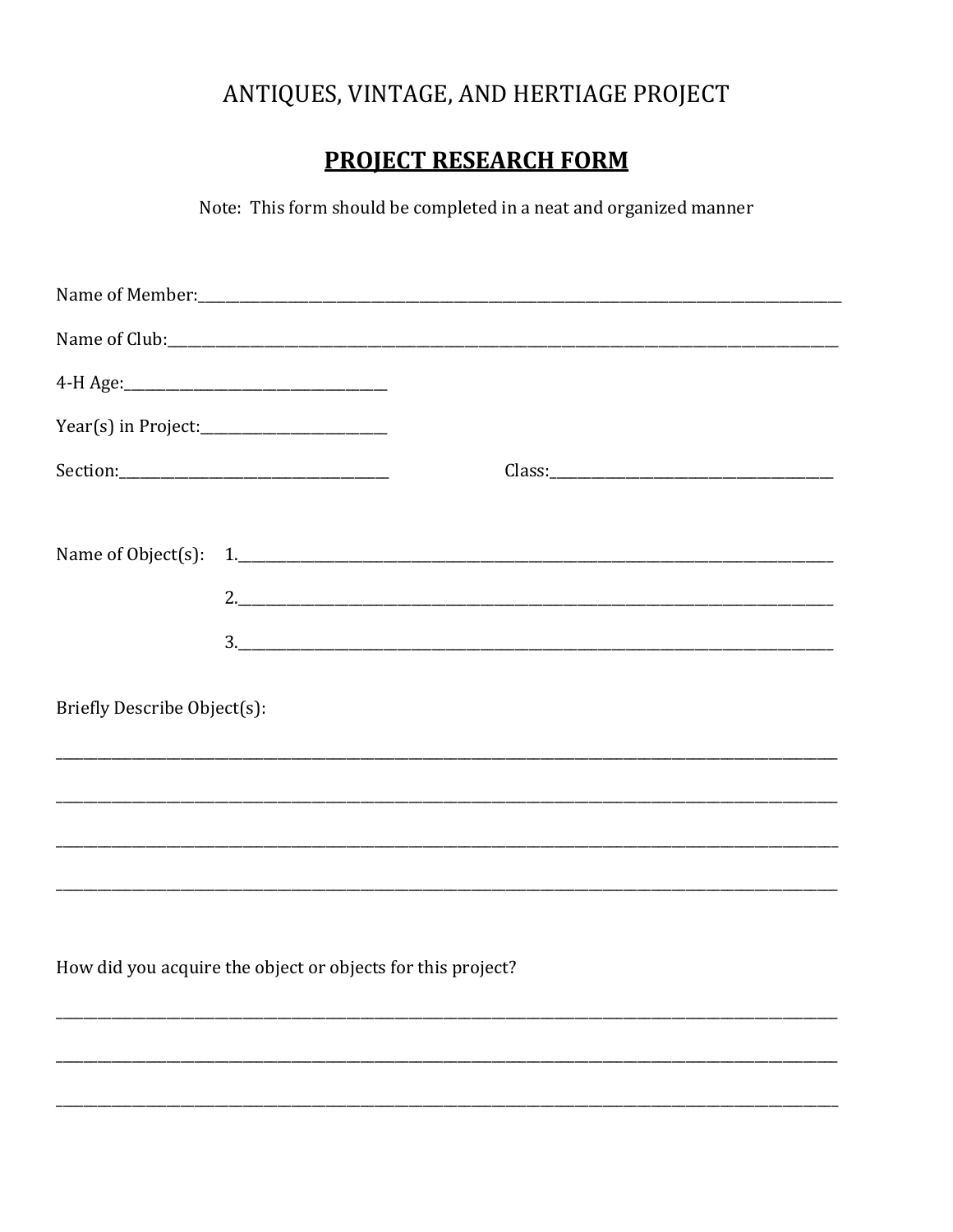### **Analyzing the Past**

Purpose: What was the intended use of your object(s)?

Historical Significance: How does your object(s) affect our understanding of history?

### **Exploring Practical Uses and Personal Values**

What personal values did your object(s) have for the original owner or user?

How has your object(s) changed over time? Has it become obsolete? Why?

### **Interesting Facts**